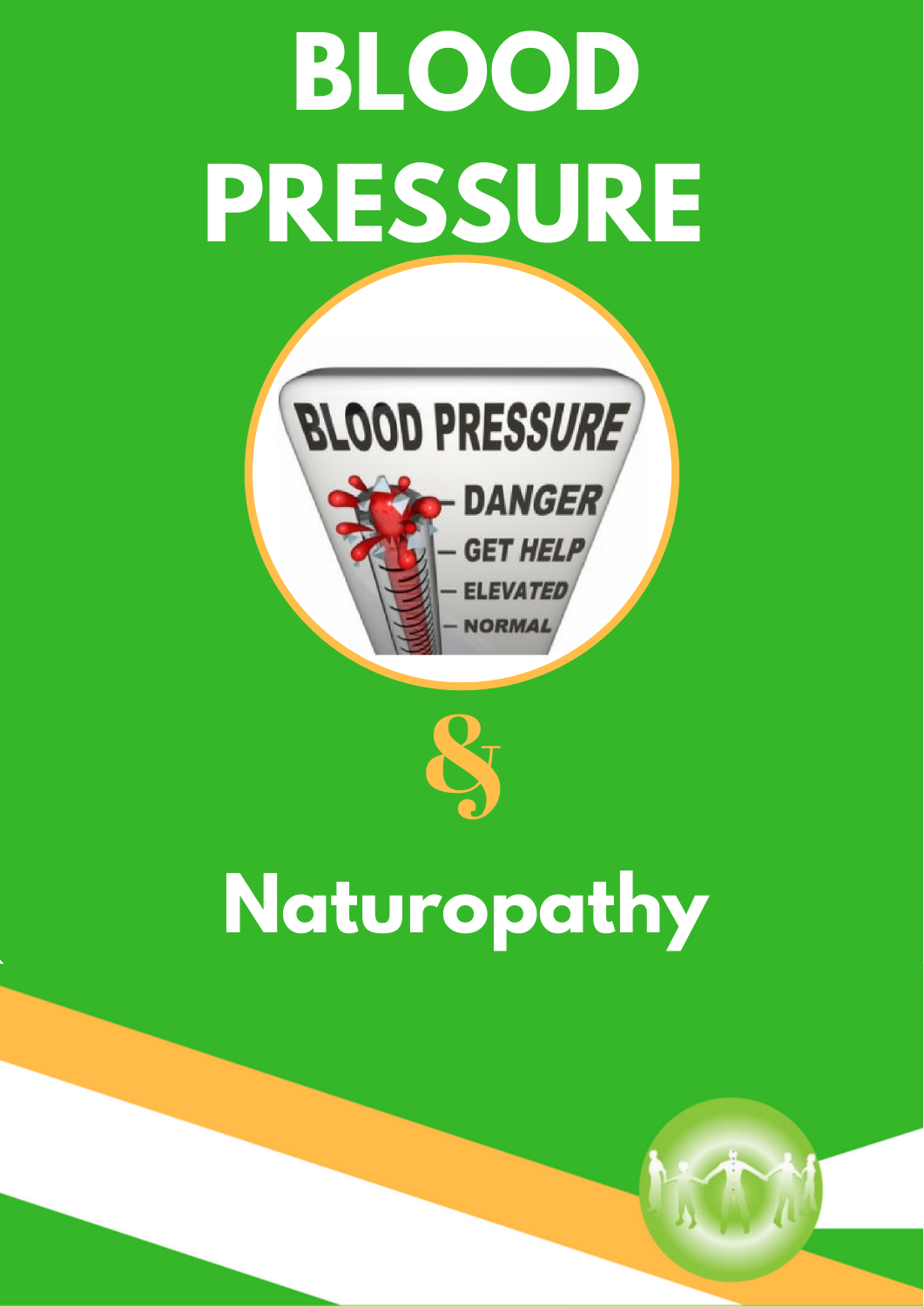# **Blood Pressure & Naturopathy**

Let's talk about blood pressure or more accurately high blood pressure, which is usually more problematic. You can get low blood pressure but more commonly, in clinic we see people coming in with symptoms of high blood pressure.

Technically the term for that is hypertension. The reason that this can be a problem is that it's a risk factor for cardiovascular disease.

So, uncontrolled high blood pressure or hypertension can lead to things like an increased risk of heart attacks and stroke.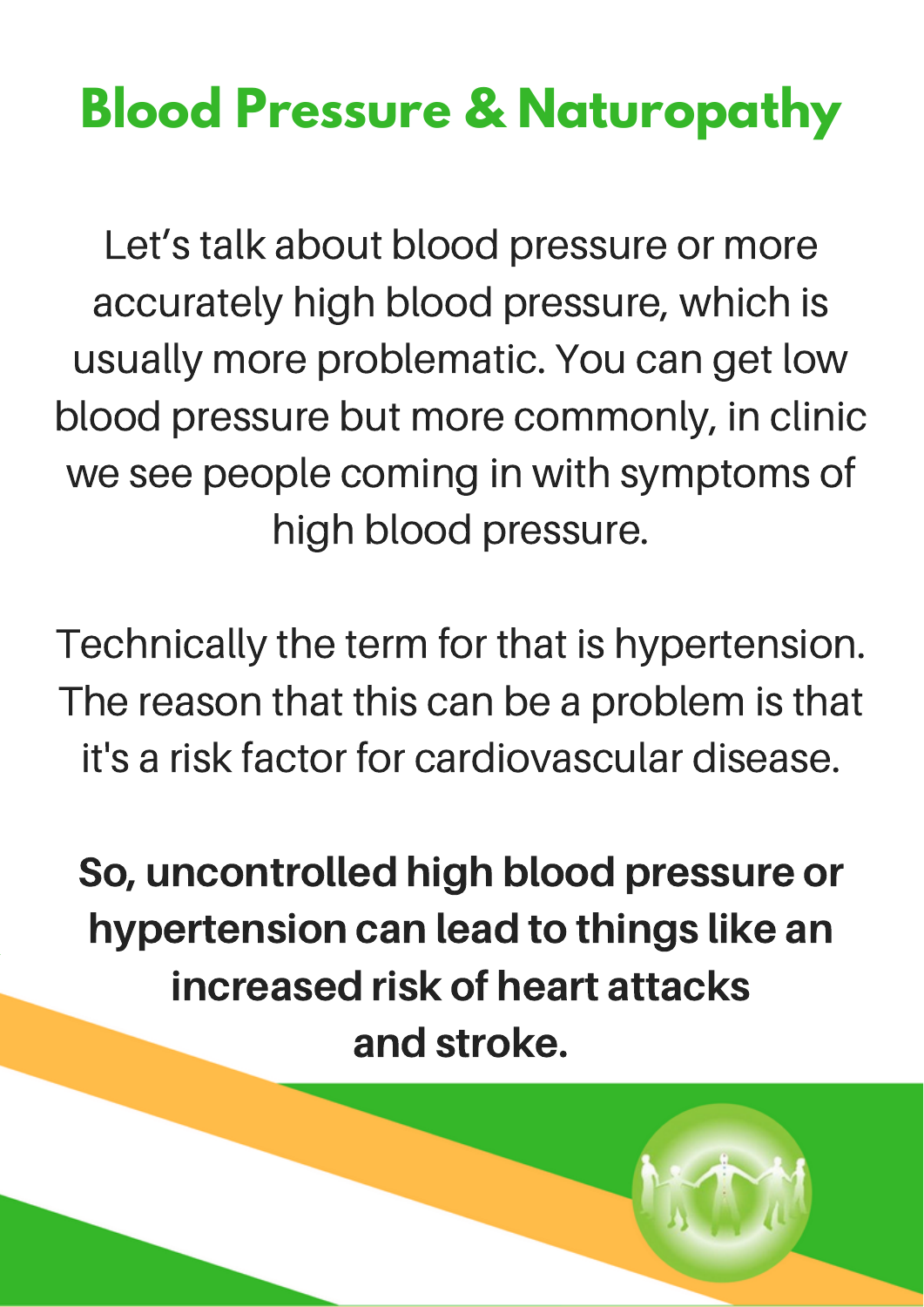I want to give you a bit of background on hypertension before we talk about some of the things that you can do.

It's a bit confusing sometimes to understand the way that blood pressure is measured. There are two numbers to read, one on top of the other. The one on the top of the line is called the systolic pressure and the one on the bottom is diastolic pressure.

We consider the number on the top (the systolic) to be high if it is over 140. So anything above 140 is considered an issue.

The bottom line (the diastolic) anything over 90 is considered high.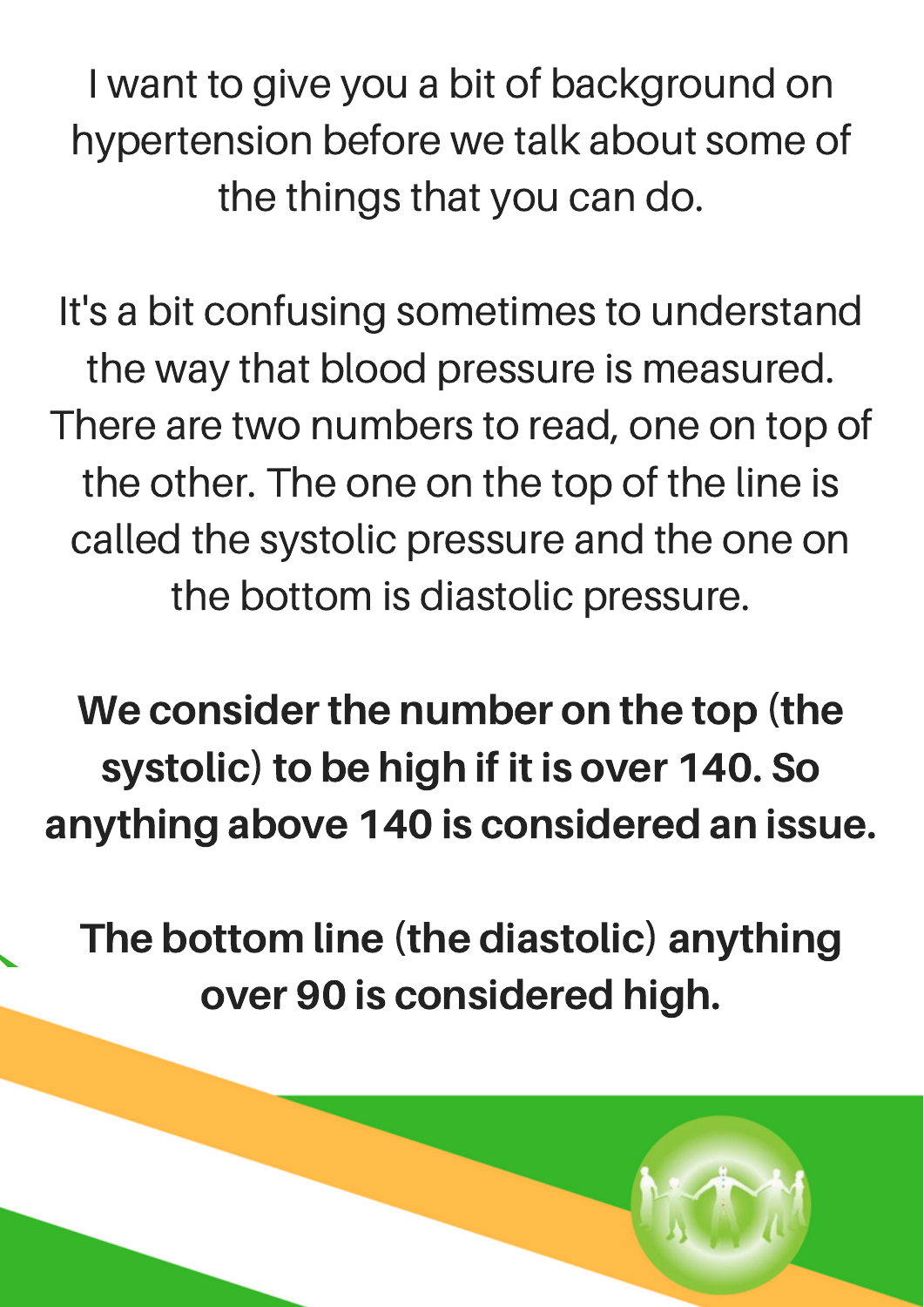If someone has 140/90 blood pressure, that might be the start of us having to look at managing hypertension for that person.

# Statistics show that 30% of people have hypertension in Western countries. Many of these symptoms remain uncontrolled.

1 in 10 people are on blood pressure medications in Australia, so it is a really common medication that people might be on.

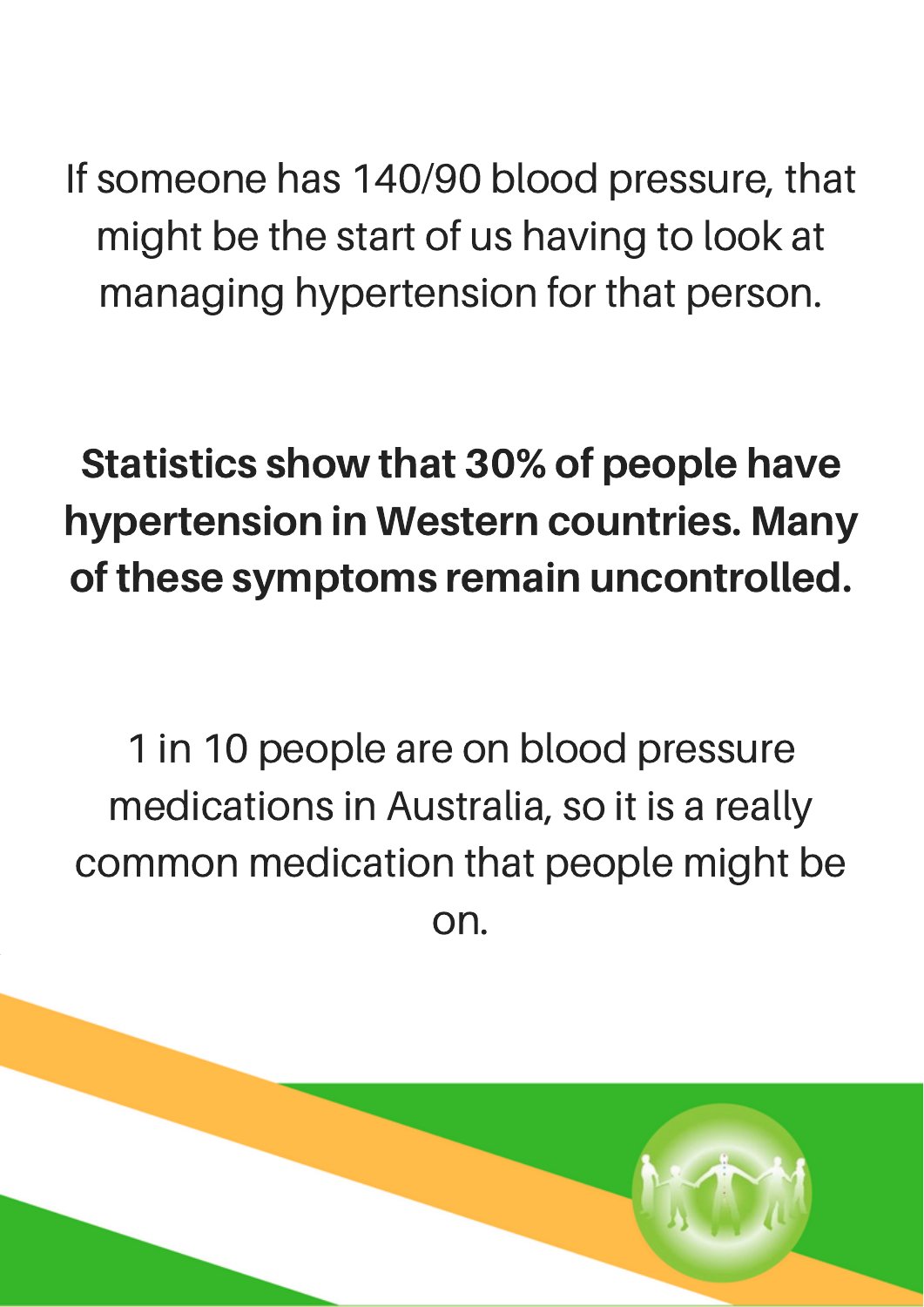#### Factors That Impact Blood Pressure

#### Uncontrolled Weight

If you are overweight you may like to look at reducing and managing you weight. You can do this via:

Looking at a diet which increases fruit and vegetables, so a diet low in fruit and vegetables would obviously be a factor.

There is a diet in particular called the DASH diet, which is an acronym, (Dietary Approaches to Stop Hypertension).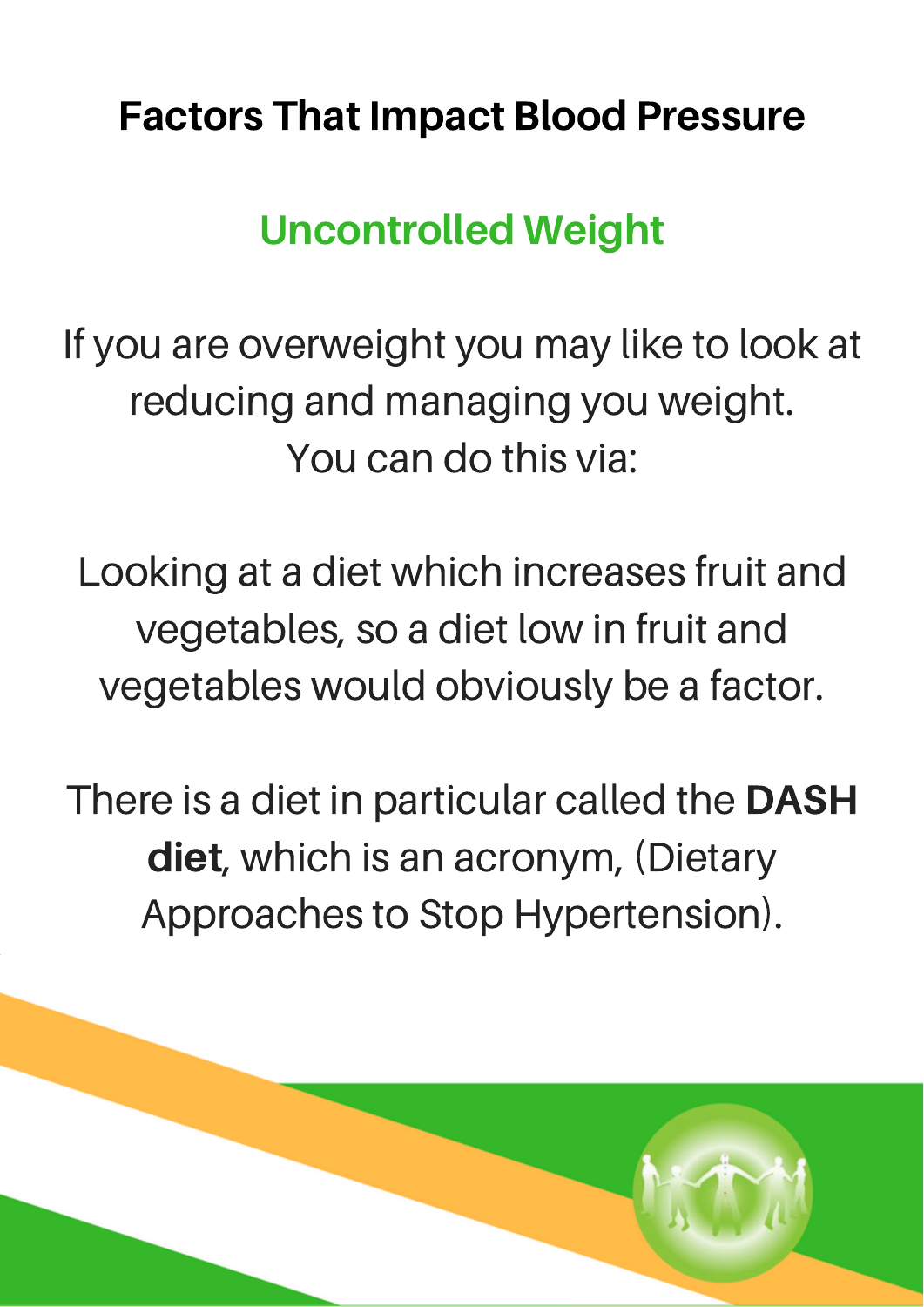It is similar to a **Mediterranean diet** but it is specific for people with blood pressure conditions as it is low in sodium.

When people suffer from hypertension, they will get recommended to have low sodium in their diet, so the DASH diet is something you can look up that is specific for controlling hypertension.

I think generally, you can say to help hypertension, eat a Mediterranean Diet, and eat fruit and vegetables. Eat unrefined foods. Eat good healthy fats.

Do not eat a lot of processed and refined carbohydrates.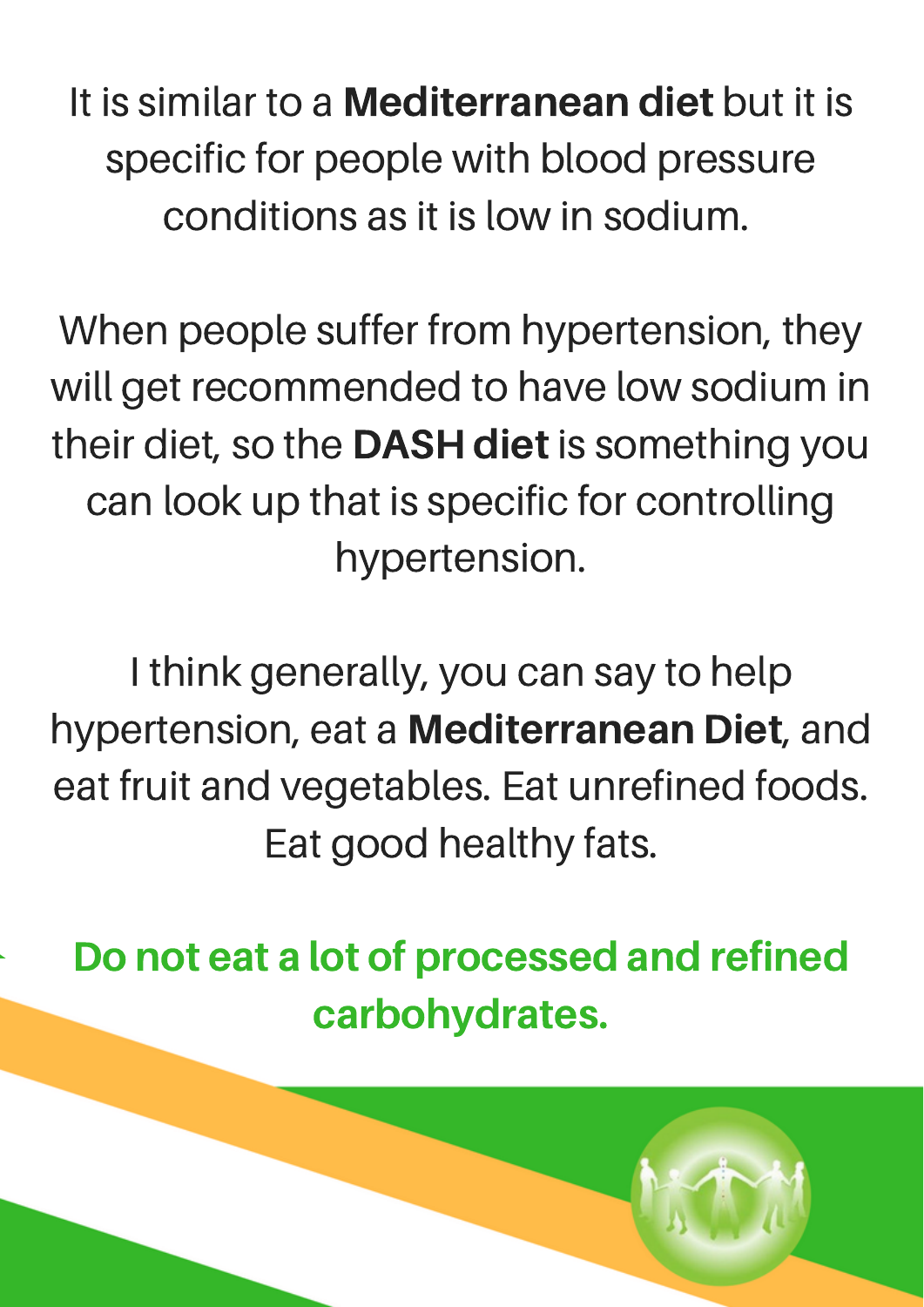#### Eat Low Salt

The usual recommendation is 1500 milligrams to 2000 milligrams, maximum per day.

It sounds like a lot, but it's really easy to get that amount of salt, especially if you are having processed foods.

Sodium works in ratio with potassium.

Potassium is found in a lot of green vegetables and all of the good healthy foods, so you can see how that works together.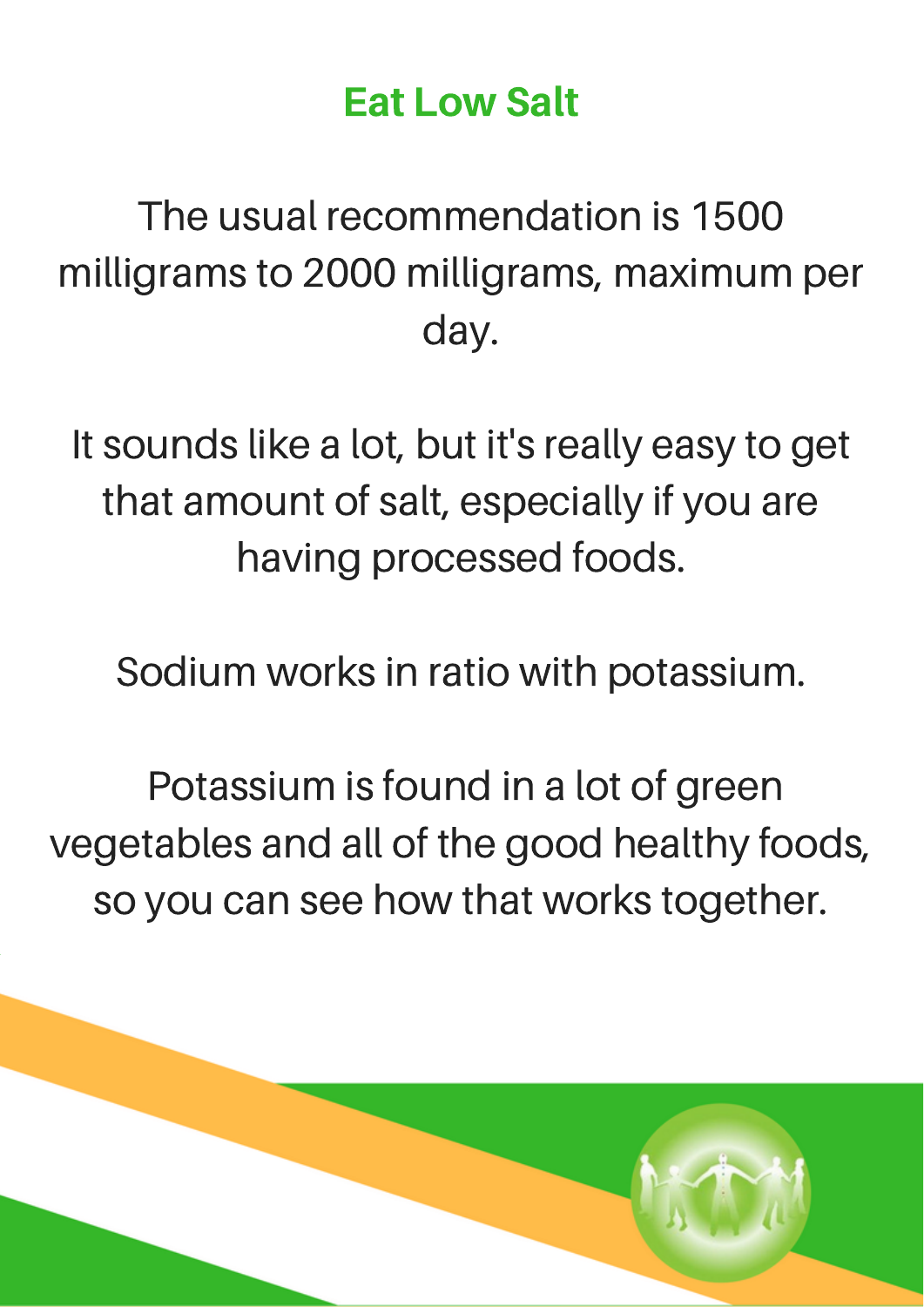When eating an unhealthy diet high in refined foods, you're going to have high salt, which will have a lot of potassium so reversing that goes a long way in helping manage hypertension.

#### Exercise

This is not new information that would surprise you but the recommendation is a minimum of 30 minutes per day.

# Alcohol

Drink a maximum of 1 to 2 units a day. That's a maximum, preferably far less or have alcohol free days of course.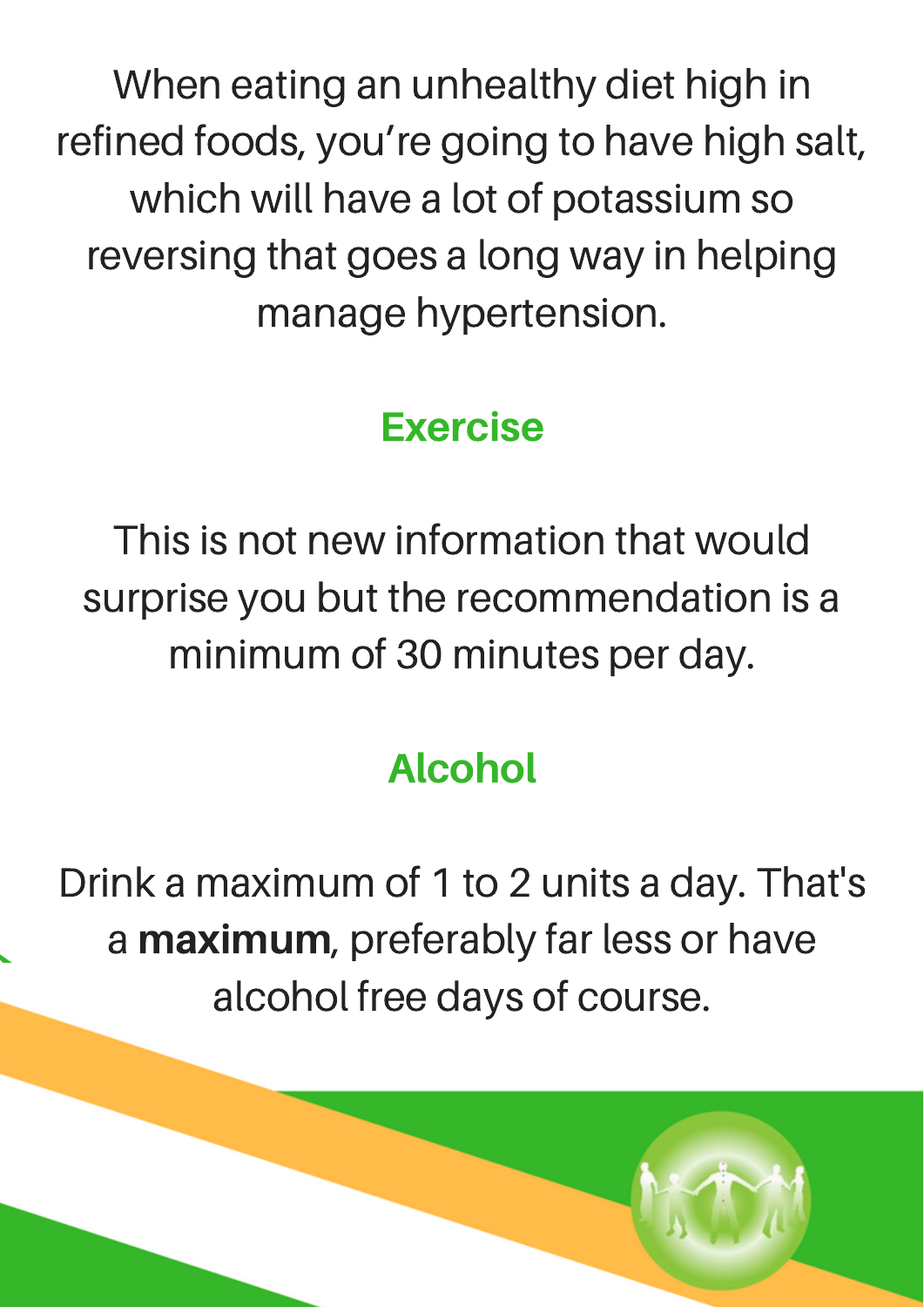Reducing Stress & Eliminating Smoking

The main thing that is problematic, is anything that damages the endothelium.

The endothelium is the lining of the blood vessels.

# If you have damage in those walls then you get inflammation and all these factors add to the probability of getting hypertension.

To protect the endothelium you can take some good antioxidants to help reduce inflammation.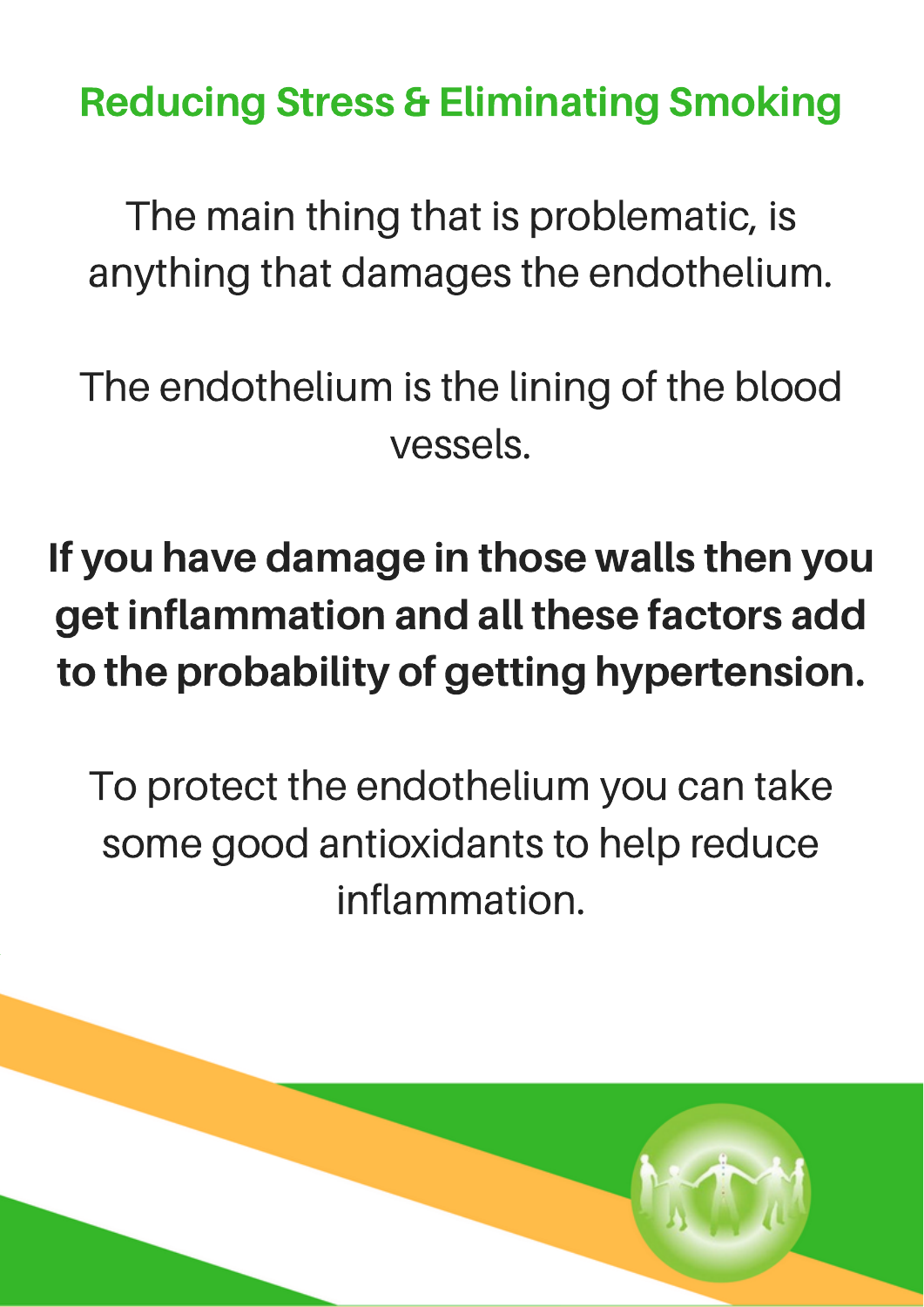### Vitamin E

Research sits around 200 to 400 IU's per day. We used to always have just Alpha Tocopherol. In Vitamin E there's different types of tocopherols. We've now come to understand, if you are taking a supplement, to get a supplement that has mixed tocopherol, so it will have not just Alpha tocopherol but it has Gamma and Delta Tocopherol as well.

#### Vitamin D

You can get this through controlled exposure to sunlight.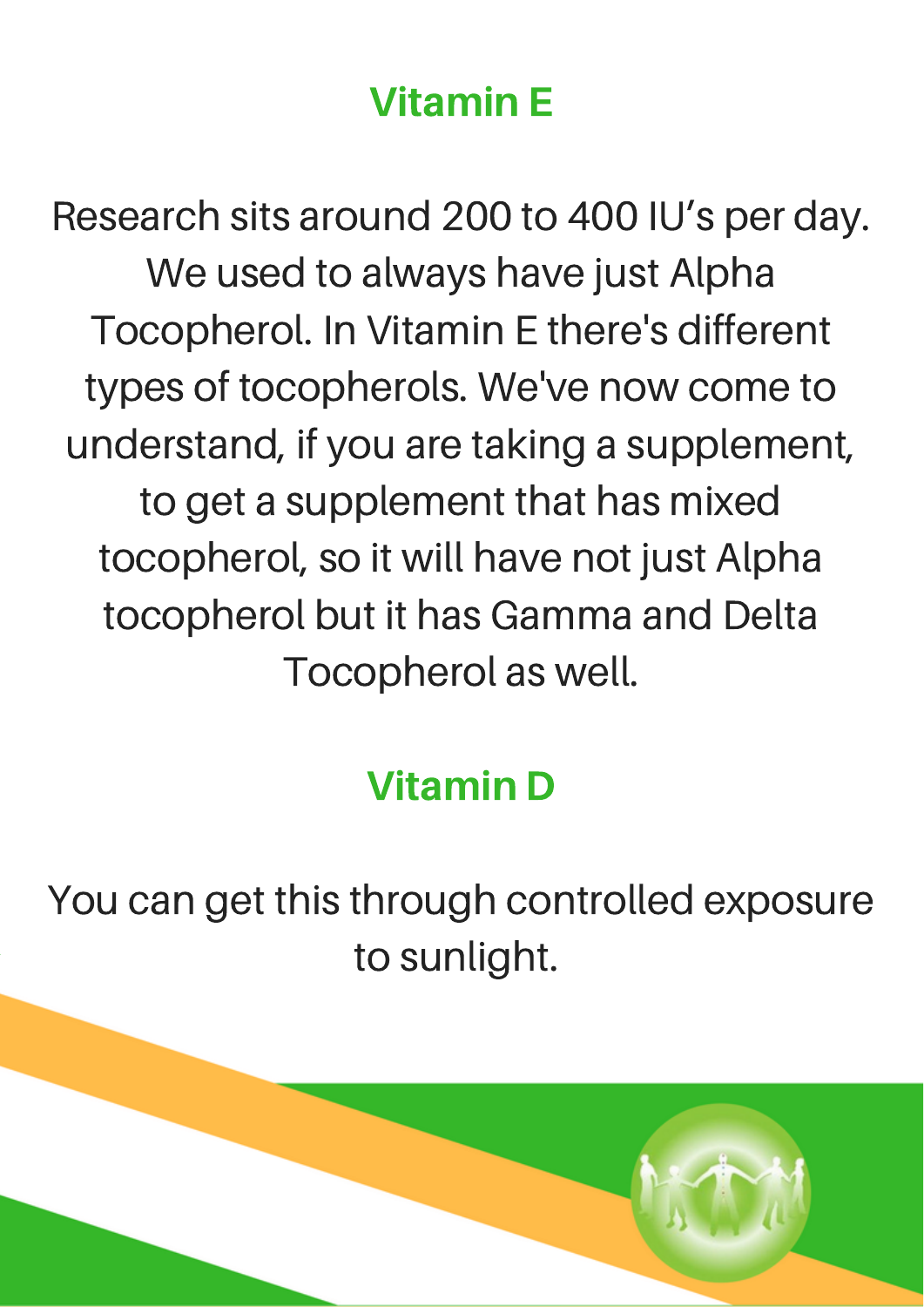The foods you can get Vitamin D in are; cod liver oil - fish oil, butter, egg yolks. The yellow foods give you Vitamin D.

# **Garlic**

There's some really good research on garlic, which has shown a direct reduction in blood pressure.

In the trials I have read they were using aged garlic extract. Kyolic is a brand here that sells aged garlic extract in Australia. When taking this brand use just 2 caps a day.

So obviously adding that in your diet can be helpful.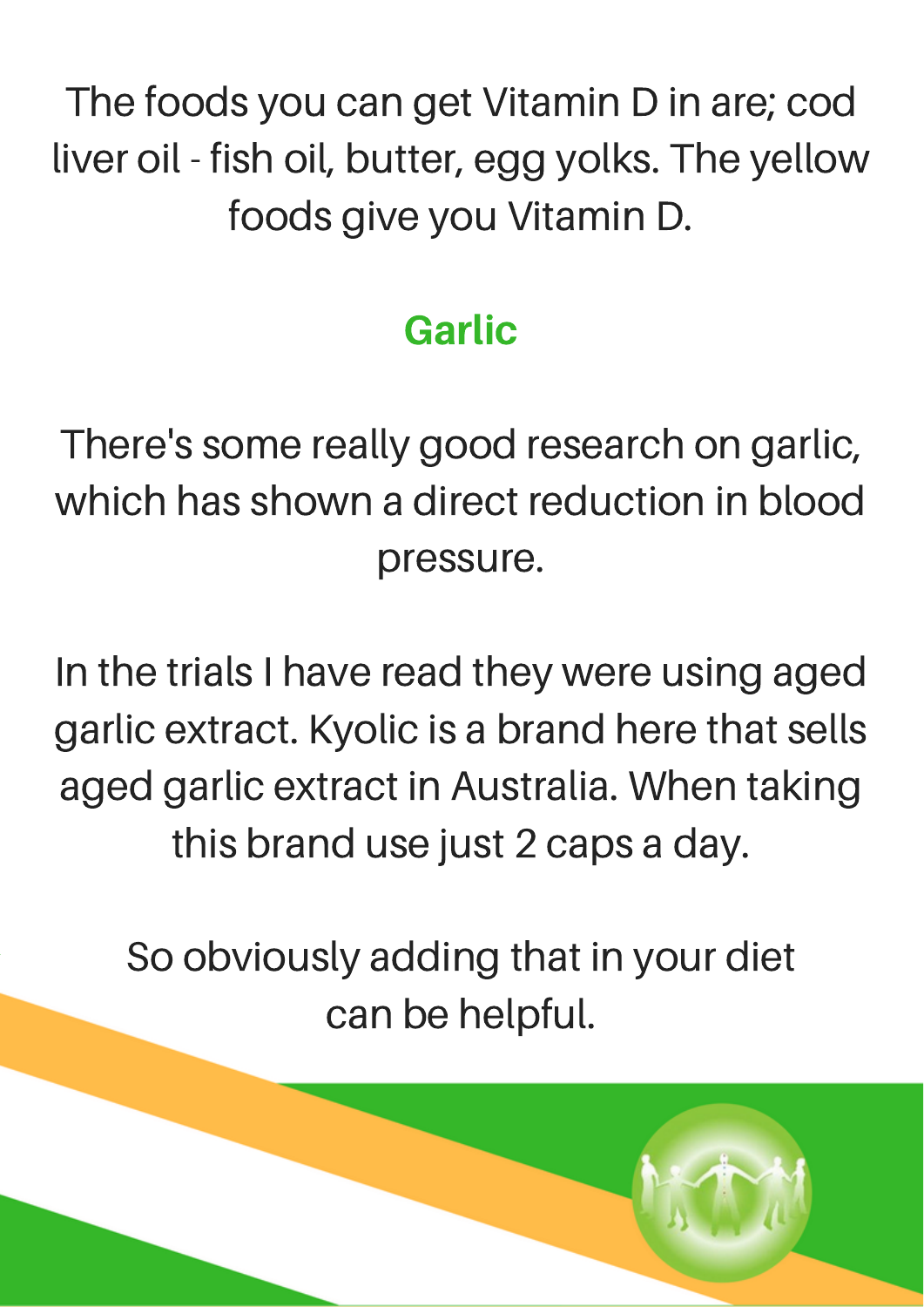#### Dried Wakame

Wakame, Undaria pinnatifida, is a sea vegetable, or edible seaweed. It has a subtly sweet flavour and is most often served in soups and salads. Sea-farmers have grown wakame in Japan since the Nara period. So you can add this to your diet too.

#### Lycopene

Which is a compound that's found in tomato product. Fortunately with lycopene it doesn't matter if you're cooking it. So you can get it from Italian based pasta sauces.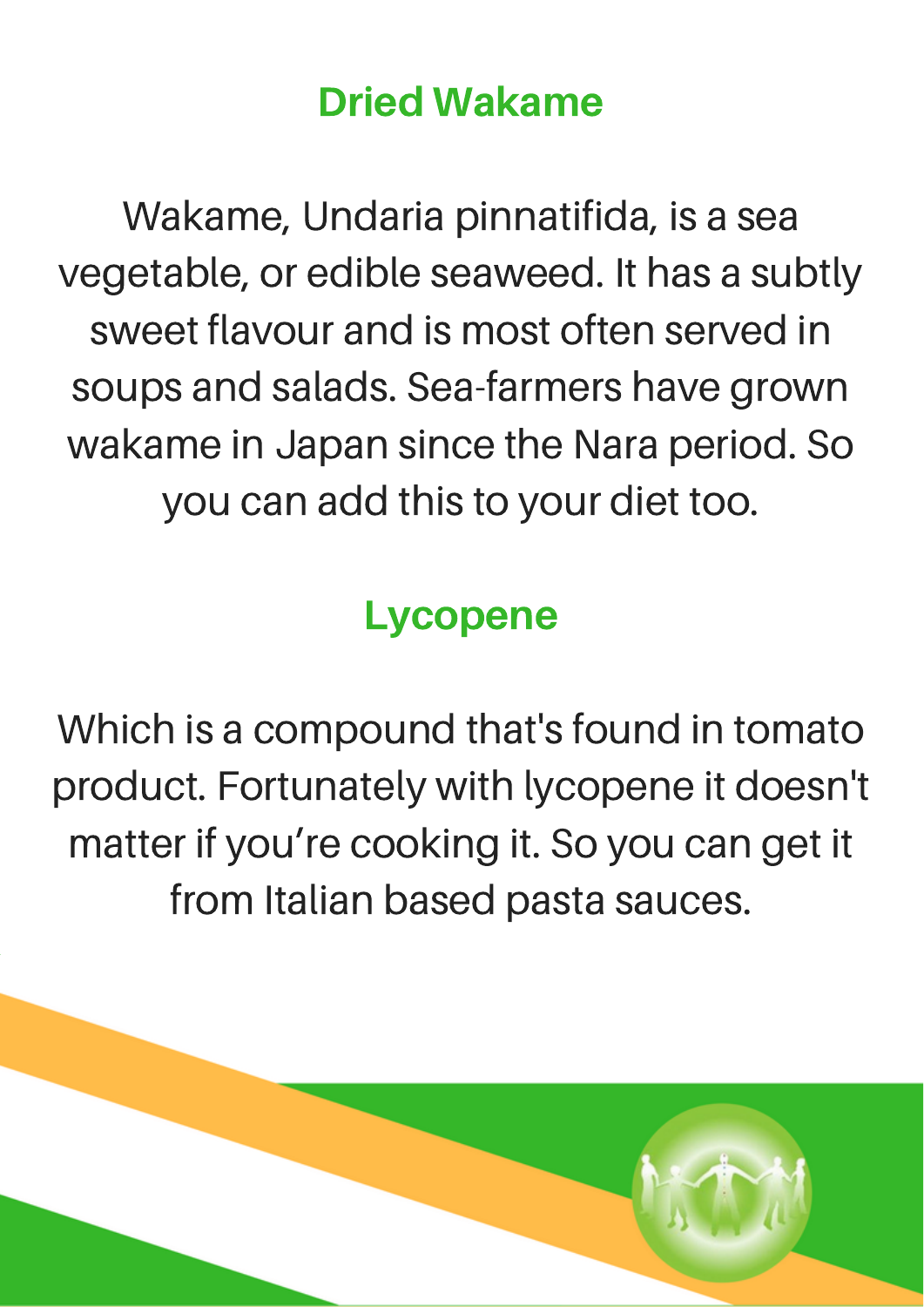Some of the other nutrients, which you probably need to take in a supplemental form to get the recommended doses that were shown to be helpful in research is:

## **Taurine**

Take 1 - 3 grams twice a day. When taking a supplemental powder form, it's quite easy to reach.

# CoQ10 – (Coenzyme Q 10)

Take 100 - 200 milligrams a day.

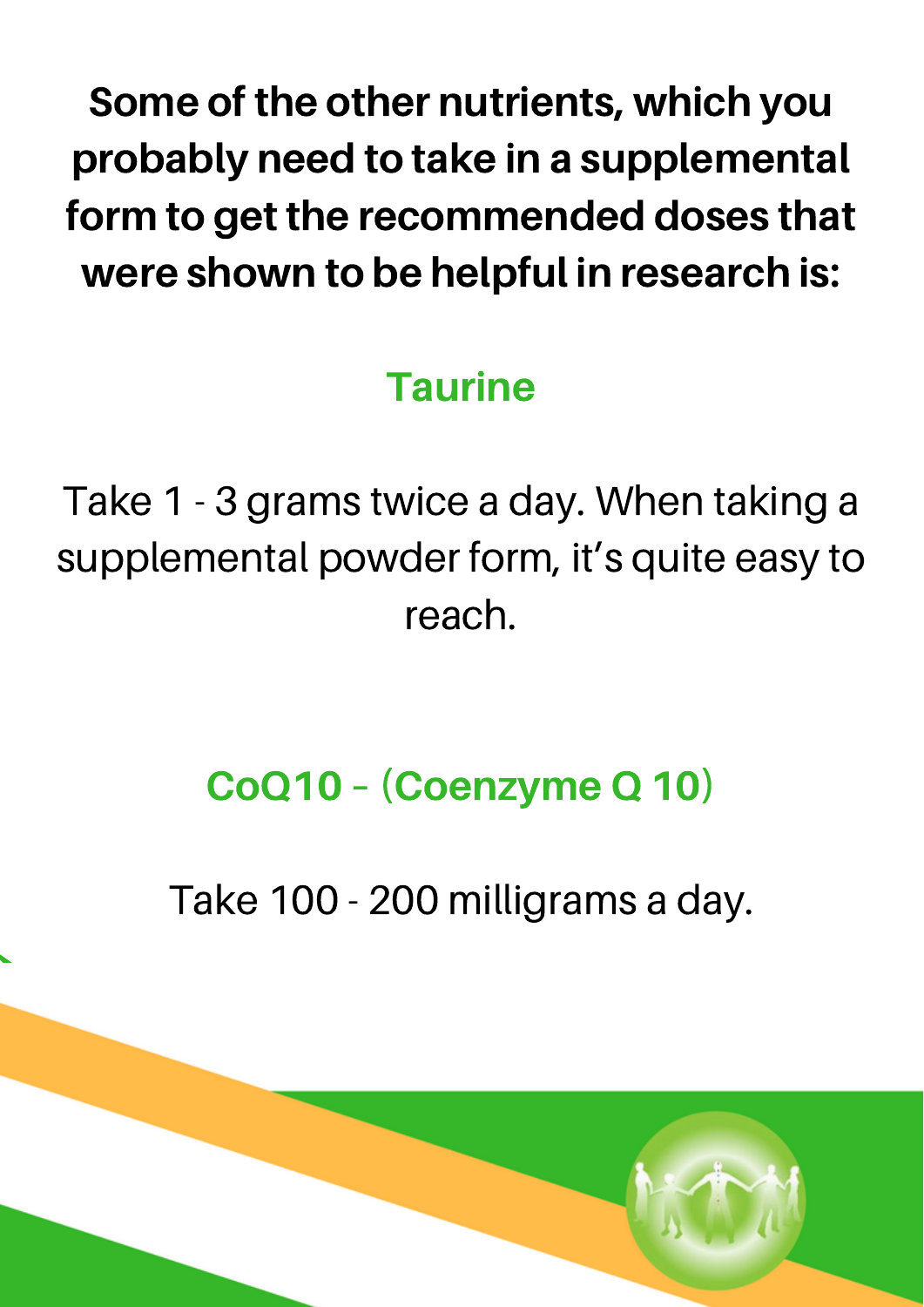### Vitamin C

Take a minimum 250 to 500 milligrams a day.

#### **Herbs**

A couple of herbs that are very particular for hypertension are Hawthorn Berries and **Olive Leaf Extract.** There is some really good research on olive leaf extract in relation to blood pressure.

This is a really quick snapshot of some of the things that you might take into consideration if hypertension is something you are dealing with.